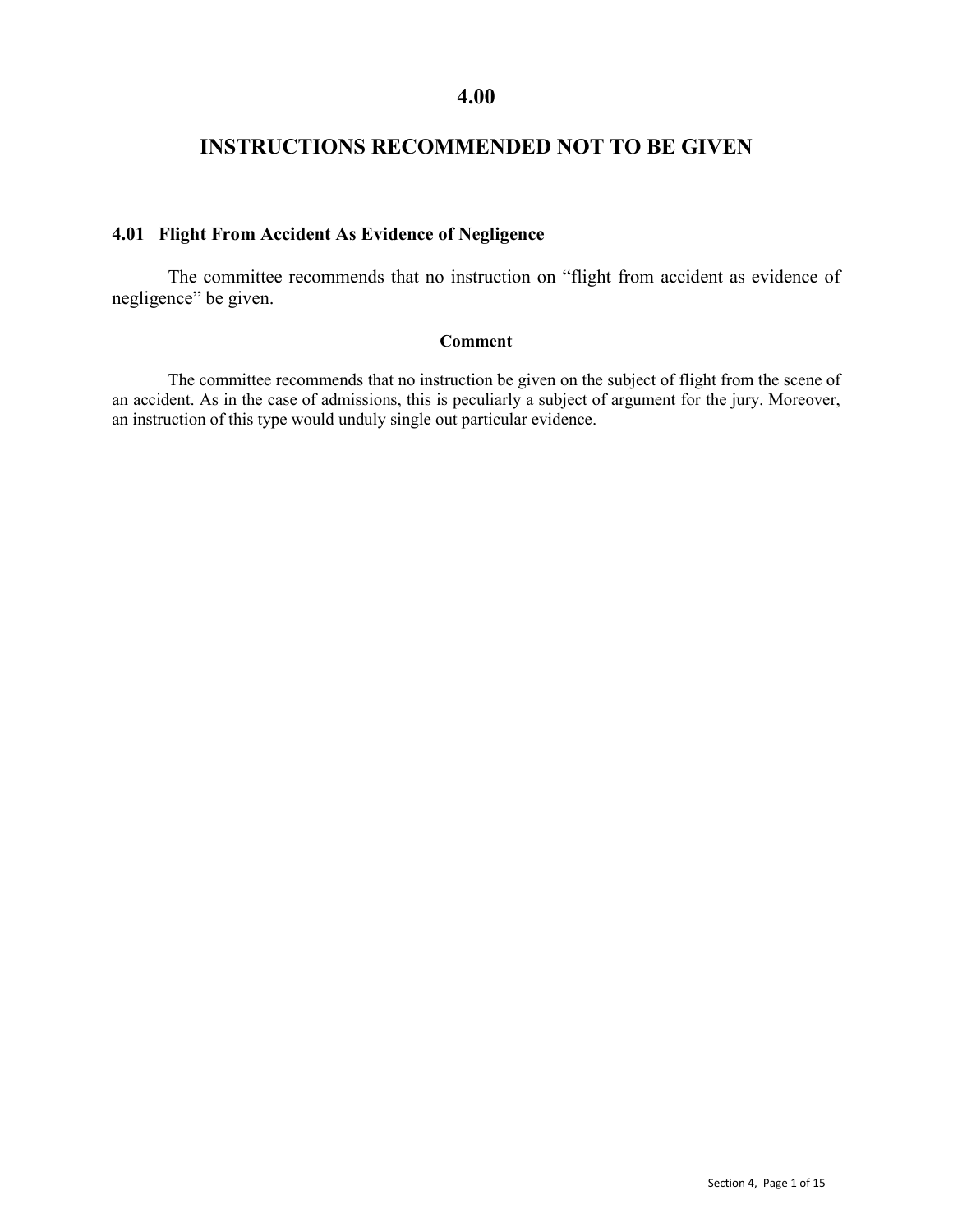## **4.02 Witness Need Not Be Believed**

The committee recommends that no instruction that the "witness need not be believed" be given.

### **Comment**

This instruction was formerly IPI 2.02.

It has been common to instruct juries that "they are not bound to believe anything to be a fact simply because a witness has stated it to be so provided that they believe the witness is mistaken or has testified falsely."

Instructions informing a jury that certain witnesses need not be believed have been held harmless error by Illinois courts. *Village of Des Plaines v. Winkelman*, 270 Ill. 149, 110 N.E. 417 (1915); *Devaney v. Otis Elevator Co.*, 251 Ill. 28, 95 N.E. 990 (1911); *Aldridge v. Morris*, 337 Ill.App. 369, 374; 86 N.E.2d 143, 145-146 (2d Dist.1949).

It is recommended that no instruction of this type be given. Determination of credibility of witnesses is solely within the province of the jury and it is superfluous to inform them that certain witnesses need not be believed. The standards for assessing credibility of witnesses are adequately set forth in IPI 1.01 [4]. In *Hackett v. Ashley*, 71 Ill.App.3d 179, 389 N.E.2d 246, 27 Ill.Dec. 434 (3d Dist.1979), the court noted that the IPI committee recommendation is persuasive.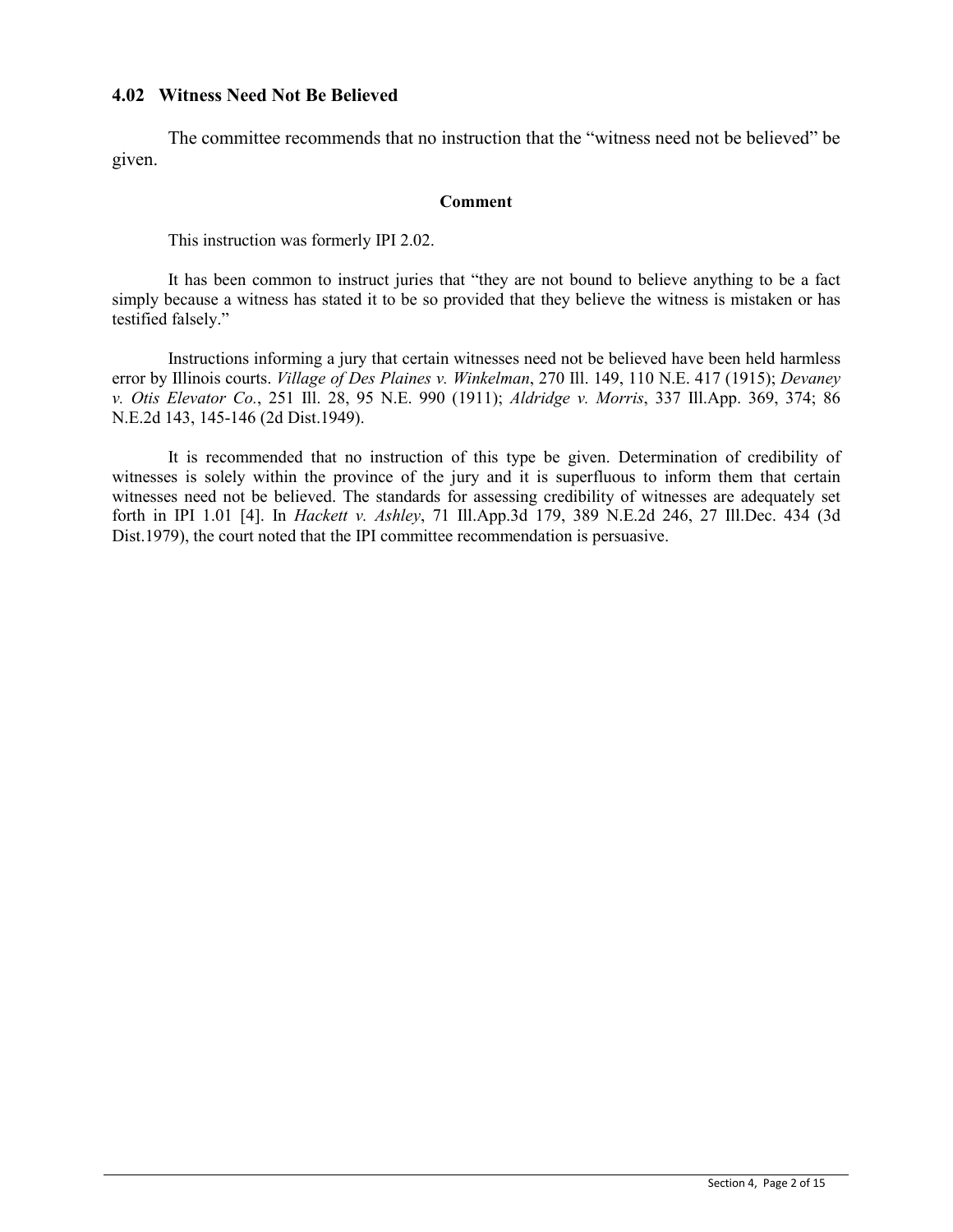## **4.03 Inherently Improbable Testimony**

The committee recommends that no "inherently improbable testimony" instruction be given.

### **Comment**

This instruction was formerly IPI 2.03.

It has been the practice of some trial attorneys to offer an instruction to the effect that the jury need not believe "inherently improbable testimony." This type of charge is somewhat argumentative and is quite unnecessary because the same proposition is necessarily implied in IPI 1.01[3] which tells the jurors that they are the triers of fact and that they have a right to consider the evidence in the light of their own observations and experiences.

The subject of improbable testimony can be most adequately covered by counsel in argument and should not be the subject of a charge to the jury.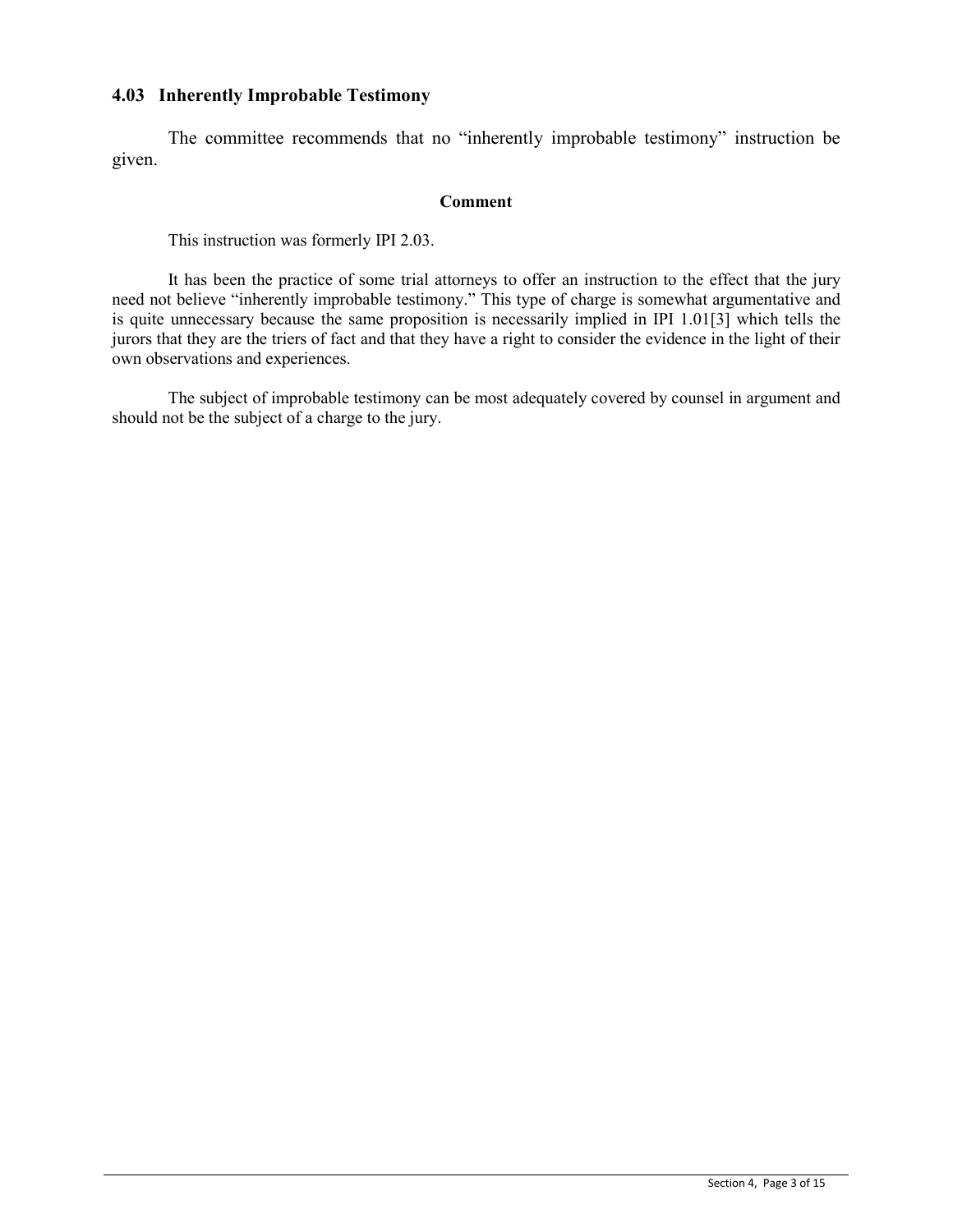## **4.04 Witness Willfully False**

The committee recommends that no instruction on the willfully false witness be given.

### **Comment**

This instruction was formerly IPI 2.04.

Instructions have been given which inform the jurors that the testimony of a witness who has knowingly and willfully sworn falsely on a material issue may be disregarded unless it has been corroborated by other credible evidence. Some courts have required that the witness' testimony be accompanied by an appropriate instruction defining matter material to the issue. *McManaman v. Johns-Manville Prods. Corp.*, 400 Ill. 423, 81 N.E.2d 137 (1948); *Schneiderman v. Interstate Transit Lines*, 401 Ill. 172, 81 N.E.2d 861 (1948); *McQuillen v. Evans*, 353 Ill. 239, 187 N.E. 320 (1933).

It is recommended that an instruction of this type not be given. The instruction is argumentative, invades the province of the jury, and suggests the court's belief that a witness has sworn falsely. It emphasizes the issue of false testimony, which is a matter solely within the province of the jury. Again, determination of a witness' credibility is the subject of standards outlined in IPI 1.01[4] on credibility of witnesses.

The matter of testimony which is knowingly or willfully false is not to be confused with impeachment by prior inconsistent or contradictory statements, which is adequately covered by IPI 1.01[4].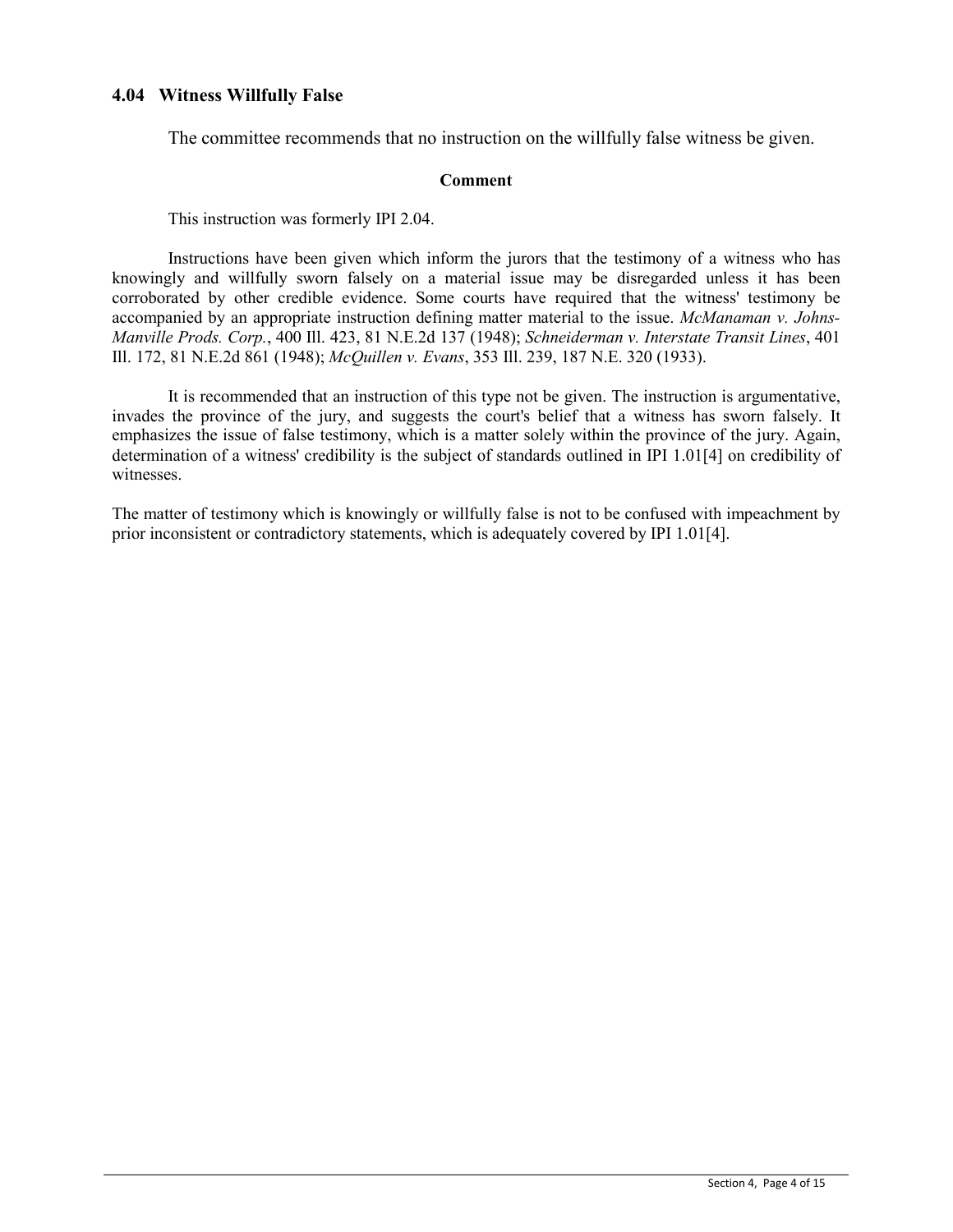### **4.05 Party Competent As a Witness**

The committee recommends that no instruction on the "party competent as a witness" be given.

### **Comment**

This instruction was formerly IPI 2.05.

Instructions that the jury should consider the interest of a particular litigant in the outcome of the lawsuit in determining his credibility as a witness have been given.

It is error to single out the interest of a party when there are individuals on both sides of the case. *Hartshorn v. Hartshorn*, 179 Ill.App. 421, 423-425 (2d Dist.1913) (two individuals); *Engstrom v. Olson*, 248 Ill.App. 480, 487 (2d Dist.1928) (two individuals); *Gaffner v. Meier*, 336 Ill.App. 44, 48-49; 82 N.E.2d 818, 820 (4th Dist.1948) (individual and partnership); *Doellefield v. Travelers Ins. Co.*, 303 Ill.App. 123, 125-126; 24 N.E.2d 904, 904-906 (2d Dist.1940) (individual plaintiff, corporate and individual defendants). The court may properly refuse such an instruction. *Purgett v. Weinrank*, 219 Ill.App. 28, 32-33 (2d Dist.1920). However, the improper use of such an instruction may not be reversible error if the prevailing party's case is supported by the clear preponderance of the evidence. *Wicks v. Wheeler*, 157 Ill.App. 578, 582 (2d Dist.1910) (two individuals).

On the other hand, a defendant corporation may single out the plaintiff's interest. *Chicago & E.I.R. Co. v. Burridge*, 211 Ill. 9, 13-15; 71 N.E. 838, 839-840 (1904) (individual plaintiff, railroad defendant; error to refuse defendant's instruction as to plaintiff's interest in the outcome of the suit); *West Chicago Street Ry. Co. v. Dougherty*, 170 Ill. 379, 382; 48 N.E. 1000, 1001 (1897) (same). The court may modify such an instruction by appending a clause that this same test applies to all witnesses. *Dickerson v. Henrietta Coal Co.*, 158 Ill.App. 454, 457-558 (4th Dist.1910), *aff'd*, 251 Ill. 292, 96 N.E. 225 (1911), which relies on *Henrietta Coal Co. v. Martin*, 221 Ill. 460, 470; 77 N.E. 902, 905 (1906) (not squarely in point). If it is used, the plaintiff may use a counter-balancing instruction. *Bower v. Chicago Consol. Traction Co*., 156 Ill.App. 452, 456 (1st Dist.1910); *Ellguth v. Blackstone Hotel*, 340 Ill.App. 587, 596; 92 N.E.2d 502, 506 (1st Dist.1950), *aff'd*, 408 Ill. 343, 97 N.E.2d 290 (1951).

It is recommended that no separate instruction be given on the subject of the credibility of a party, even when tendered by a corporate party. IPI 1.01[4], which adequately covers the interest of party witness, should be given. The varying emphases to be placed upon any particular witness' testimony are best explained by argument of counsel.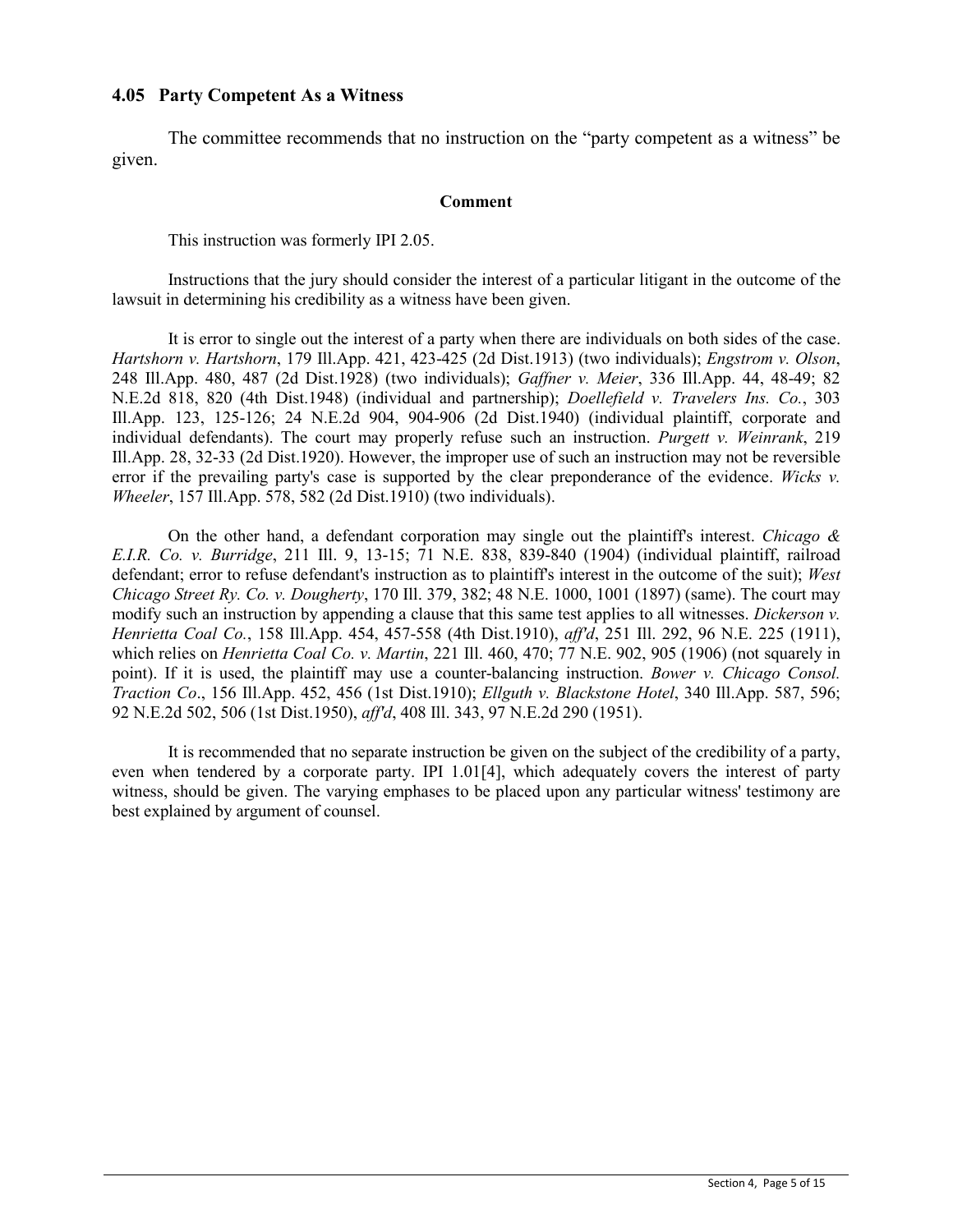### **4.06 One Witness Against a Number**

The committee recommends that no "one witness against a number" instruction be given.

### **Comment**

This instruction was formerly IPI 2.08.

Juries have sometimes been told that preponderance is not determined simply by the number of witnesses and that the testimony of one credible witness may be entitled to more weight than the testimony of many others who may be less credible. Instructions of this type are often tendered by the party having a lesser number of witnesses.

The Illinois Supreme Court has held that it is for the jury to determine to what extent each witness is credible, and that it is error to give an instruction on that subject which is worded in such a way that, under the circumstances of the case, the jury might readily infer the court believed the witnesses for one side to be more credible than the witnesses for the other side. *Walsh v. Chicago Rys. Co.*, 294 Ill. 586, 595; 128 N.E. 647, 650 (1920).

It is recommended that an instruction covering this subject matter not be given, because it tends to emphasize, minimize, or single out the testimony of certain witnesses.

See *Walsh v. Chicago Rys. Co.*, 294 Ill. 586, 595; 128 N.E. 647, 650 (1920); *Lyons v. Joseph T. Ryerson & Son*, 242 Ill. 409, 90 N.E. 288 (1909); *Tri-City Ry. Co. v. Gould*, 217 Ill. 317, 75 N.E. 493 (1905); *Johnson v. Farrell*, 215 Ill. 542, 74 N.E. 760 (1905); *Keller v. Hansen*, 14 Ill.App. 640 (1st Dist.1884).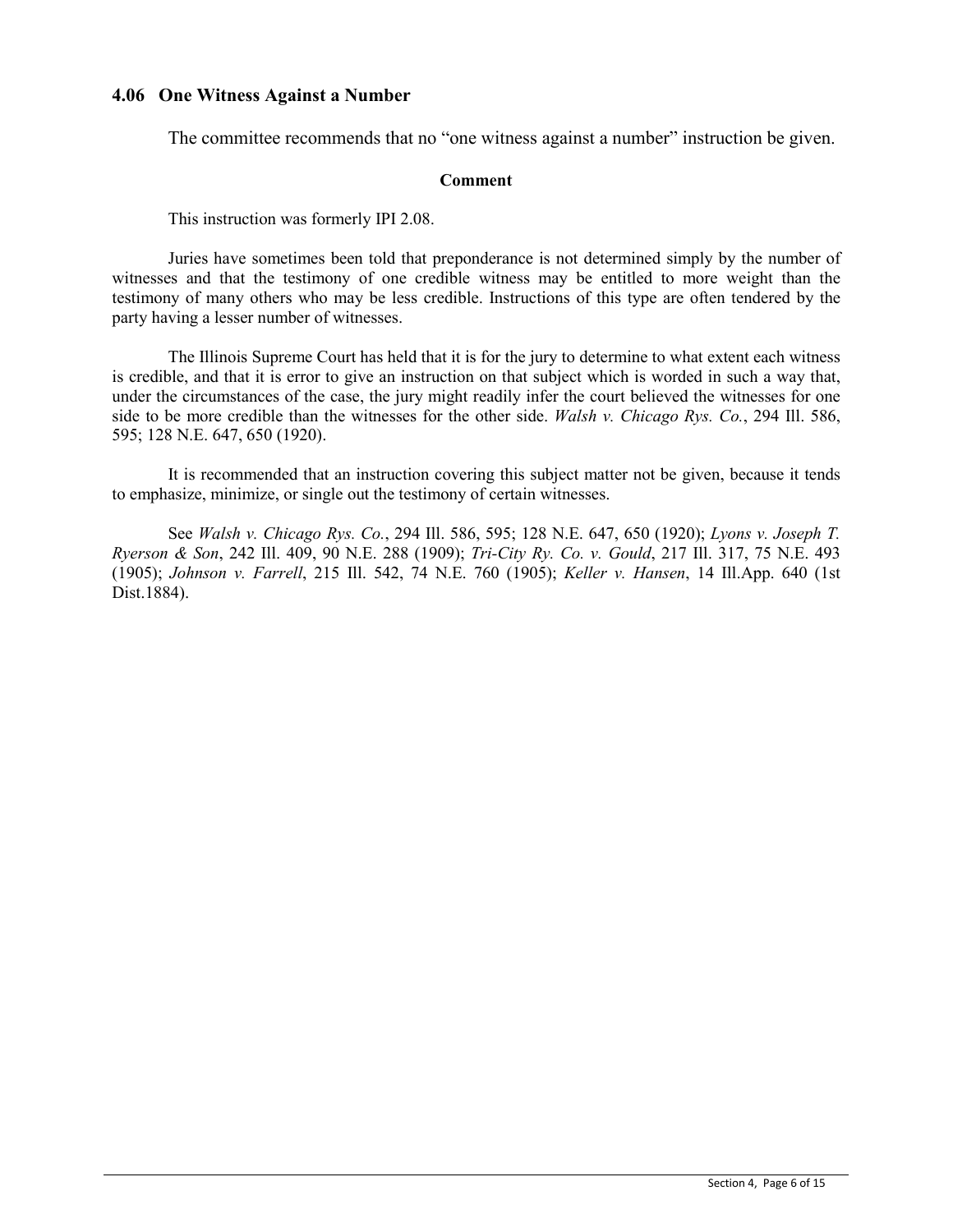# **4.07 Credibility of Special Categories of Witnesses and Weight of Evidence**

The committee recommends that no instructions on the credibility of special categories of witnesses be given.

### **Comment**

This instruction was formerly IPI 2.09.

Although instructions of this type have been approved, the committee recommends that no instruction be given as to credibility of special categories of witnesses, such as employees, experts, and lawyers. See the Comment at 4.08 *infra*, as to expert witnesses. These seem to be simply matters of fact for the jury and do not involve legal rules. Unless we are to allow the judge to comment in detail on each witness, it seems wiser to leave these matters to be argued to the jury by counsel.

The court in *Department of Pub. Works & Bldgs. v. Tinsley*, 120 Ill.App.2d 95, 256 N.E.2d 124 (5th Dist.1970), stated that due to the IPI committee's recommendation that an instruction on this subject should not be given a tendered instruction on this subject was properly refused.

In *Stach v. Sears, Roebuck & Co.*, 102 Ill.App.3d 397, 429 N.E.2d 1242, 57 Ill.Dec. 879 (1st Dist.1981), the court cited with approval the committee's comments to this instruction in holding that the trial court properly refused to give an instruction to the effect that the testimony of an attorney on behalf of his own client is to be given little weight. In affirming the committee's position that instructions such as former IPI 2.09 should not be given, it stated that "unless we are to allow the judge to comment in detail on each witness, it seems wiser to leave these matters to be argued to the jury by counsel."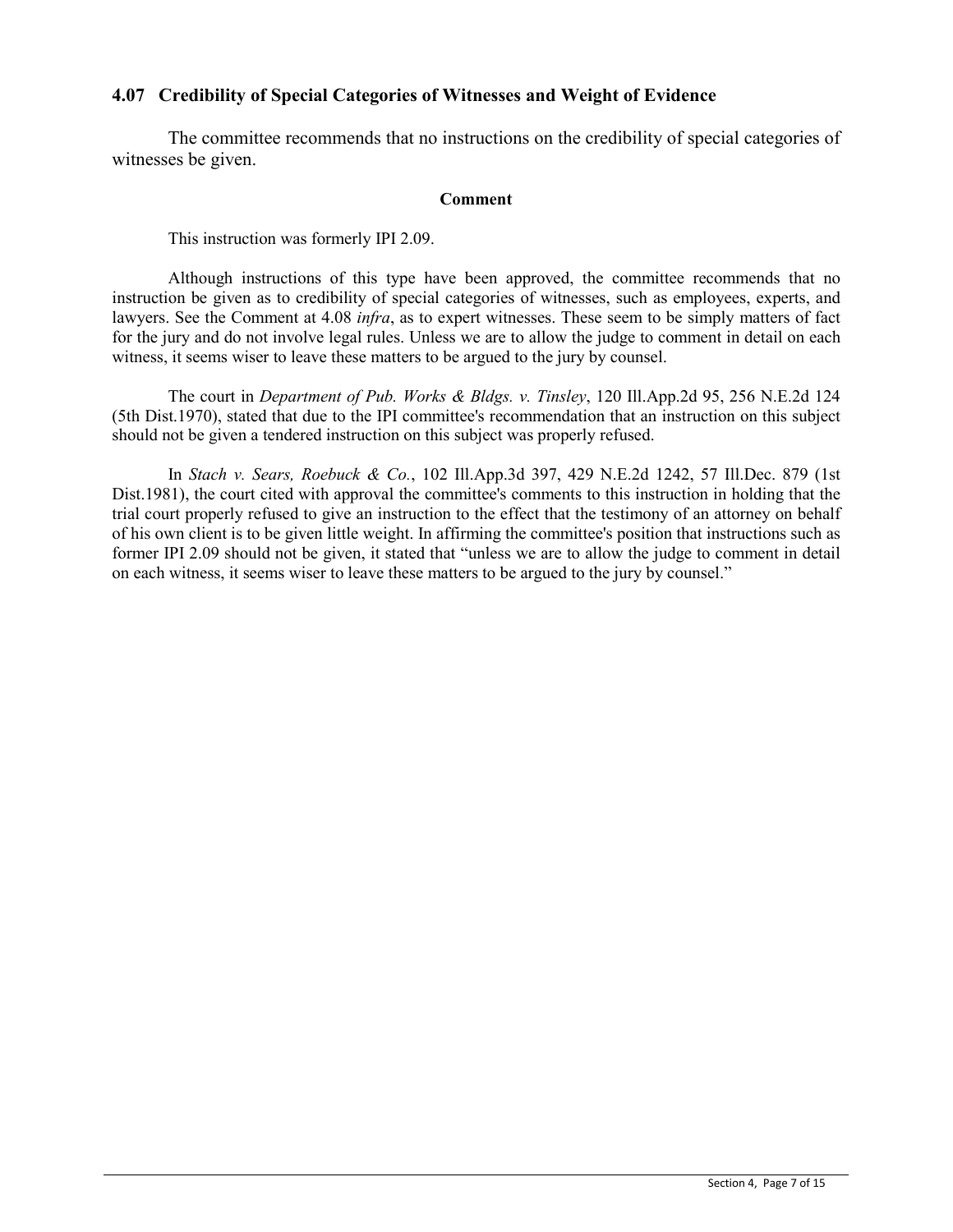# **4.08 Weighing Expert Testimony**

The committee recommends that no instruction on "weighing expert testimony" be given.

### **Comment**

This instruction was formerly IPI 2.10.

Expert testimony is commonplace in modern jury trials. There is no good reason why the weight of expert testimony should be subject to criteria different from that for other witnesses. Accordingly, the committee recommends that no special instructions on the subject be given. *Neville v. Chicago*, 191 Ill.App. 372 (1st Dist.1915). IPI 1.01[4] is a sufficient guide to the jury in this respect. This is a subject which is peculiarly within the province of argument of counsel. Malpractice cases are an exception to this principle. In malpractice cases jurors must accept the standard supplied by expert witnesses. See IPI 105.01.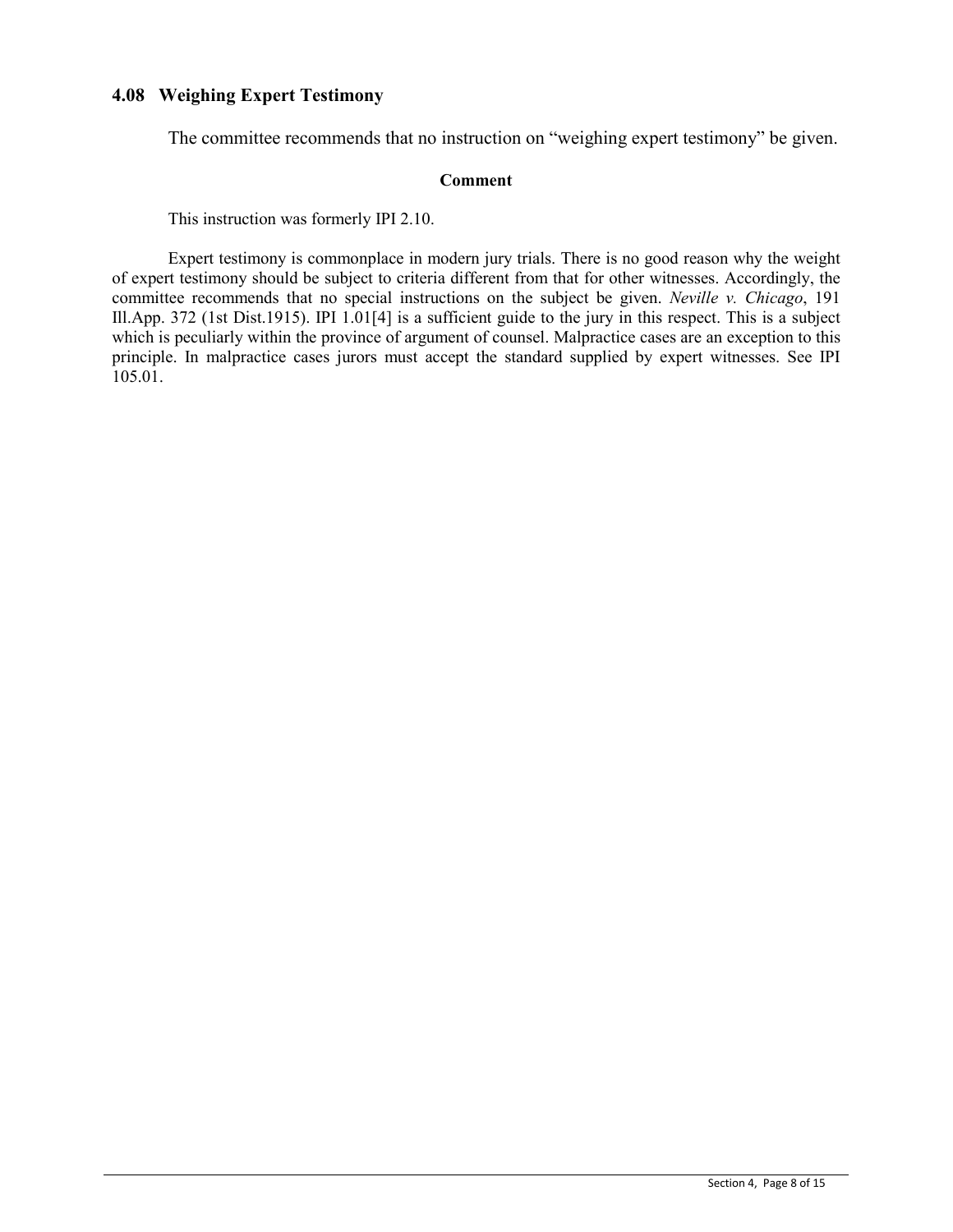# **4.09 Hospital and Business Records**

The committee recommends that no instruction be given concerning hospital and business records.

# **Comment**

This instruction was formerly IPI 2.12.

The committee recommends that no instruction be given on this subject, because it singles out a portion of the evidence for improper emphasis.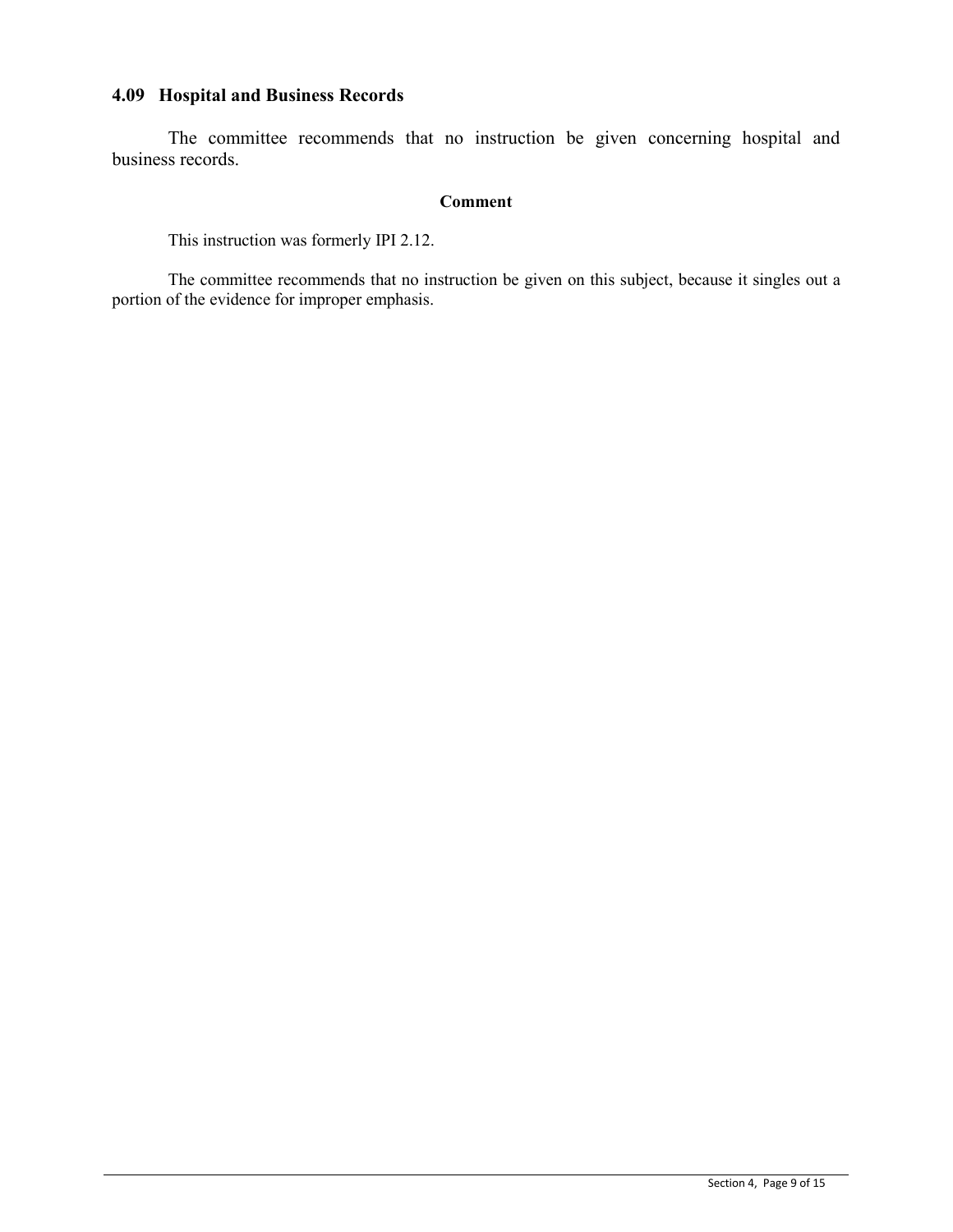# **4.10 Impeachment By Proof of Bad Reputation For Truth and Veracity**

The committee recommends that no instruction on "impeachment by proof of bad reputation for truth and veracity" be given.

### **Comment**

This instruction was formerly IPI 3.03.

Although a witness may be impeached by proof of his bad reputation for truth and veracity, *Frye v. President, etc., of Bank of Ill.*, 11 Ill. 367, 378-79 (1849), an instruction on the subject would result in undue emphasis upon this essentially collateral issue and, therefore, should not be given. The matter can best be treated by argument of counsel.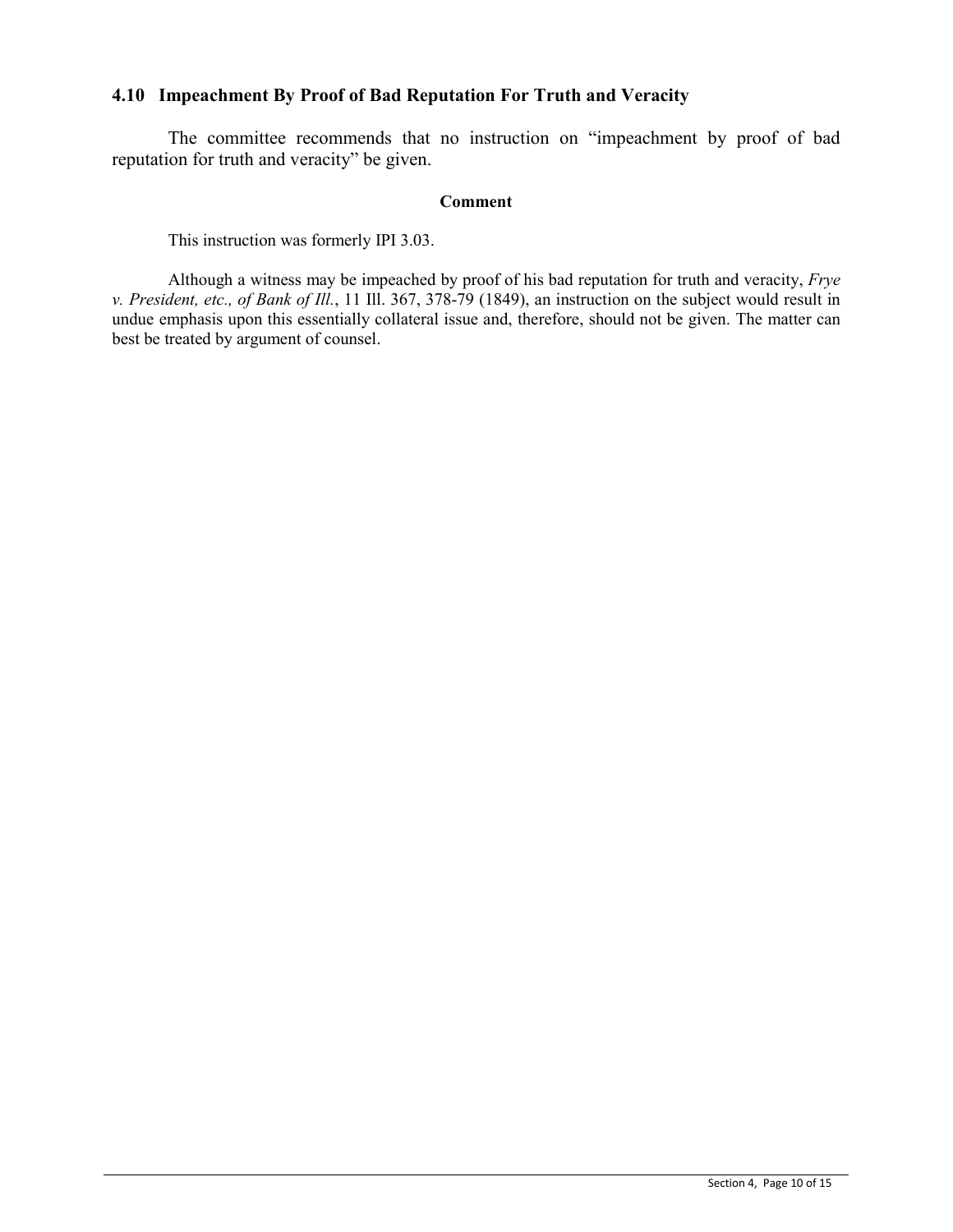# **4.11 Standard of Conduct for Child--Violation of Statute or Ordinance**

# [Withdrawn]

# **Comment**

Former IPI 10.06 is now the last paragraph of IPI 10.05.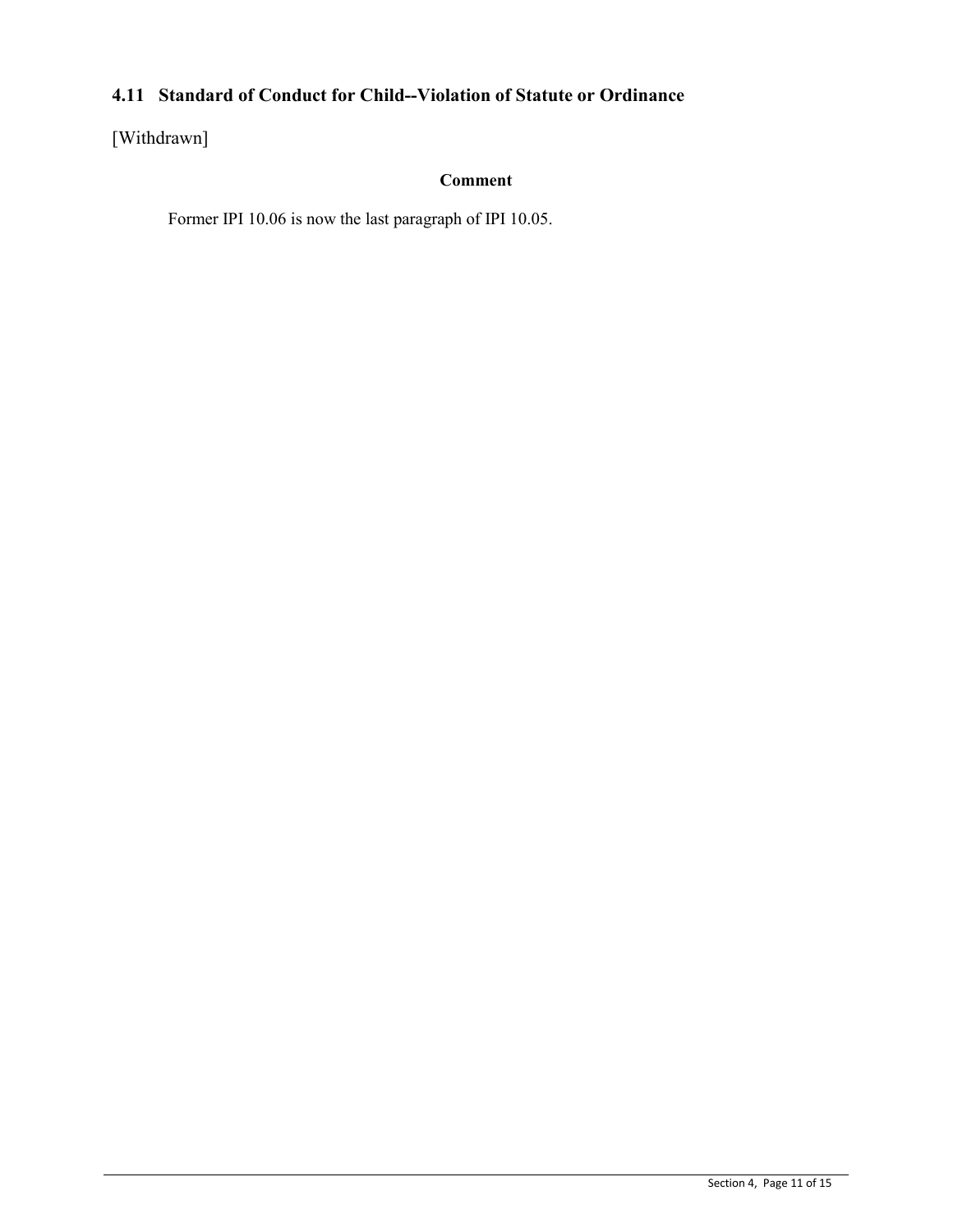# **4.12 Care Required For Safety of Child**

The Committee recommends that no instruction on the care required for the safety of a child be given.

### **Comment**

The law recognizes the lack of judgment, caution, and discretion of children and requires that an adult reasonably guard against these tendencies. *Johnson v. City of St. Charles*, 200 Ill.App. 184 (2d Dist.1916). The law requires that an adult use ordinary care to ascertain a child's evident purpose, for example, that a three-year old probably intends to cross a streetcar track if he approaches it. *Liska v. Chicago Rys. Co.*, 318 Ill. 570, 580; 149 N.E. 469, 474 (1925). However, to state, as some instructions do, that one must anticipate the ordinary behavior of children and exercise greater care for their protection and safety appears to be an argument about what constitutes ordinary care under the circumstances rather than a rule of law. Therefore, the Committee recommends that this type of instruction not be given.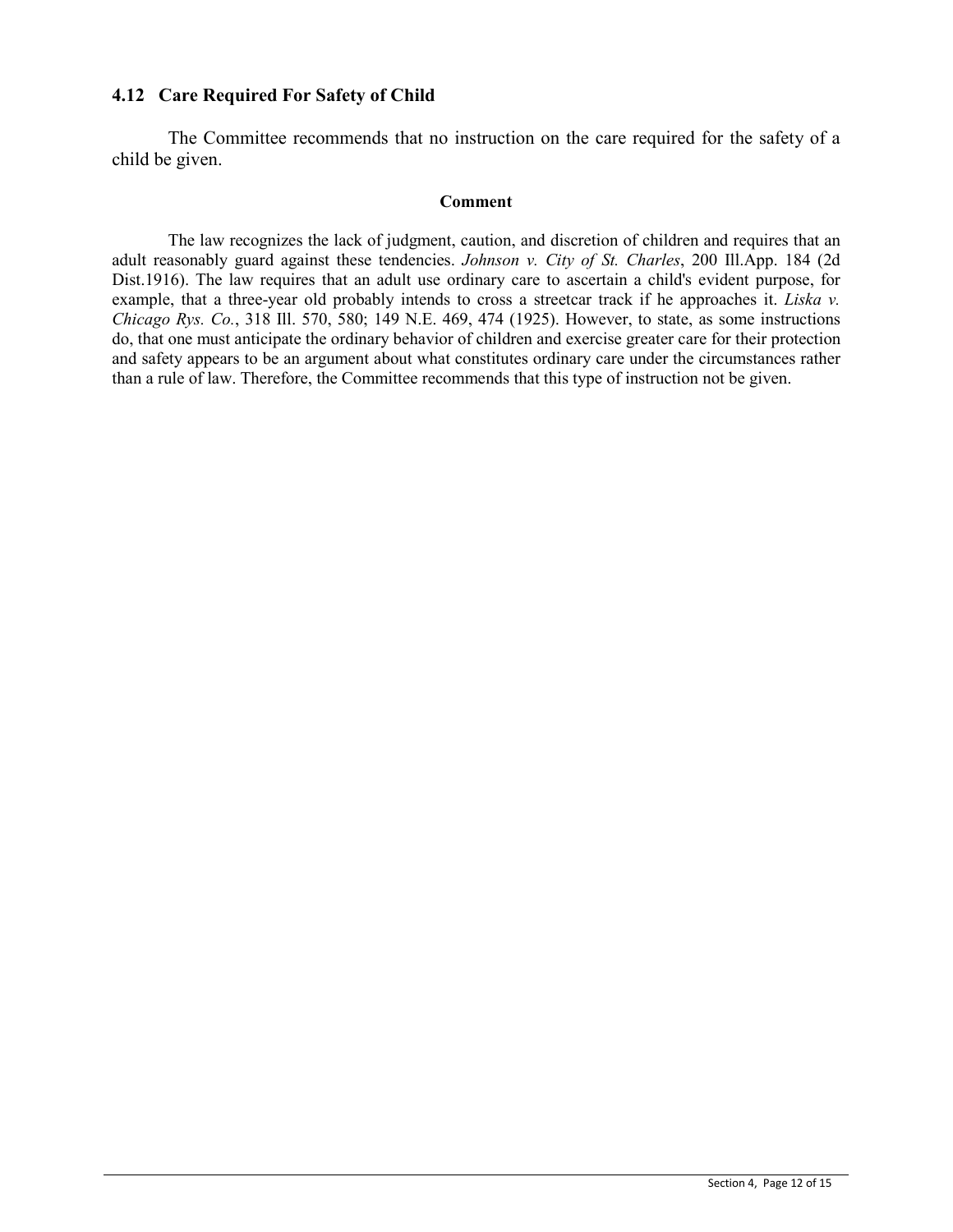# **4.13 Duty of One In Imminent Peril and Responsibility of The Person Causing the Perilous Situation**

The Committee recommends that no instruction either on the duty of one in imminent peril or the responsibility of the person causing the perilous situation be given.

#### **Comment**

An instruction which states that the law does not require a person to act with deliberation and care in the face of an unexpected danger not caused by his own negligence should not be given for three reasons. First, it is argumentative. Second, it states a simple and obvious fact about human behavior. Third, except in the most obvious case when no juror would need to be reminded of the proposition, it will probably lead to reversible error. For example, the court has held in *Moore v. Daydif*, 7 Ill.App.2d 534, 536-37, 130 N.E.2d 119, 121 (2d Dist.1955), that a sudden emergency instruction was erroneous when the lead car swerved off to the right to avoid a pedestrian whom defendant, in a following car, then saw and hit with his right fender. *See also*: *Reese v. Buhle*, 16 Ill.App.2d 13, 20; 147 N.E.2d 431, 435 (1st Dist.1957) (error to give a sudden emergency instruction when plaintiff emerged from between two stopped trucks at crosswalk and was hit by defendant); *Minnis v. Friend*, 360 Ill. 328, 337; 196 N.E. 191, 195 (1935) (sudden appearance of a fire engine at an intersection must be anticipated; therefore, the court properly refused to give an unexpected danger instruction); *Andes v. Lauer*, 80 Ill.App.3d 411, 414; 399 N.E.2d 990, 992; 35 Ill.Dec. 701, 703 (3d Dist.1980).

A companion instruction that the person who negligently causes a sudden emergency is responsible for injury caused by reasonable attempts on the part of the imperiled person to extricate himself which caused injury should not be given. The subject is adequately covered by an ordinary instruction on proximate cause, and this type of instruction is argumentative, painfully obvious, and likely to be reversed.

See Comment to IPI 4.14 on the non-recommended "unavoidable accident" instruction.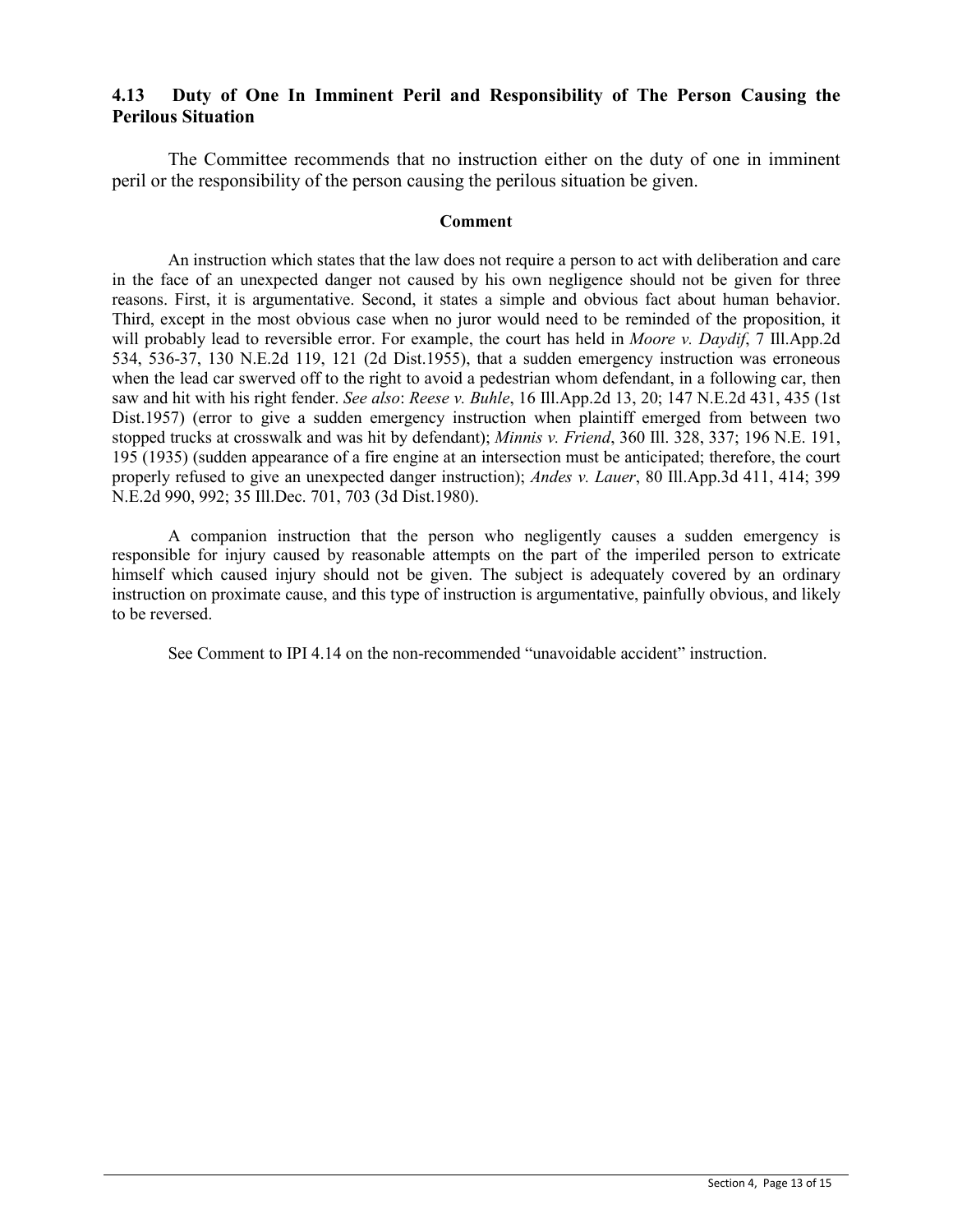# **4.14 Unavoidable Accident**

The Committee recommends that no "unavoidable accident" instruction be given.

#### **Comment**

In Illinois when there is *any* evidence tending to prove that the plaintiff's injury was caused by negligence, it is reversible error to instruct on "unavoidable accident." *Wolpert v. Heidbreder*, 21 Ill.App.2d 486, 158 N.E.2d 421 (3d Dist.1959); Annotation, *Instructions on Unavoidable Accident, Or the Like, In Motor Vehicle Cases*, 65 A.L.R.2d 12 (1959); Cook v. Hoppin, 783 F.2d 684, 693 (7th Cir.1986).

The legal definition of "accident" was stated in *Cornwell v. Bloomington Business Men's Ass'n*, 163 Ill.App. 461 (3d Dist.1911), which held that it was improper to give this instruction in an action to recover for burns sustained when the plaintiff, while attending a Fourth of July fireworks demonstration, was struck by a misfired skyrocket. The issues were whether the plaintiff assumed the risk by attending the exhibition, whether he was contributorily negligent in crossing a rope to keep spectators away from the firing area, and whether the defendant was negligent in securing the rocket to the firing rack. The court defined "accident," as follows:

"An accident, as defined by legal authorities, for which no liability exists is one which is the result of an unknown cause or is the result of an unusual and unexpected event happening in such an unusual manner from a known cause that it could not be reasonably expected or foreseen and that it was not the result of any negligence."

163 Ill.App. at 467.

Laymen do not have an understanding of this technical meaning of "accident" but understand it to mean any occurrence producing injury not implying deliberate or intentional fault. Used in this sense, a jury can only be misled when informed that a defendant is not responsible for the consequences of an "accident." This is true even though "accident" is ostensibly qualified by the term "unavoidable."

In view of the very limited area of factual situations in which this instruction is proper, and the possibilities of prejudice arising from the giving of this instruction where it is not proper, the criticism contained in *Williams v. Matlin*, 328 Ill.App. 645, 649, 66 N.E.2d 719, 721 (1st Dist.1946), is pertinent. There, the court said:

"We agree with the statement of the Third Division of this Court in *Rzeszewski v. Barth*, 324 Ill.App. 345, 356; 58 N.E.2d 269, that the giving of this instruction should be discouraged. It is only when there is evidence tending to show that the plaintiff was injured through accident alone not coupled with negligence that the giving of such instruction is permissible. *Streeter v. Humrichouse*, 357 Ill. 234, 244; 191 N.E. 684. When proper, it merely tells the jury what should be known to the man on the street. Moreover, in practically every case, as here, the jury is instructed that it should find the defendant not guilty unless the plaintiff proves by the preponderance of the evidence, among other things, that the defendant was guilty of negligence proximately and directly causing the injuries complained of."

For these reasons, the Committee recommends that no instruction be given on this subject and that the matter be left to the argument of counsel.